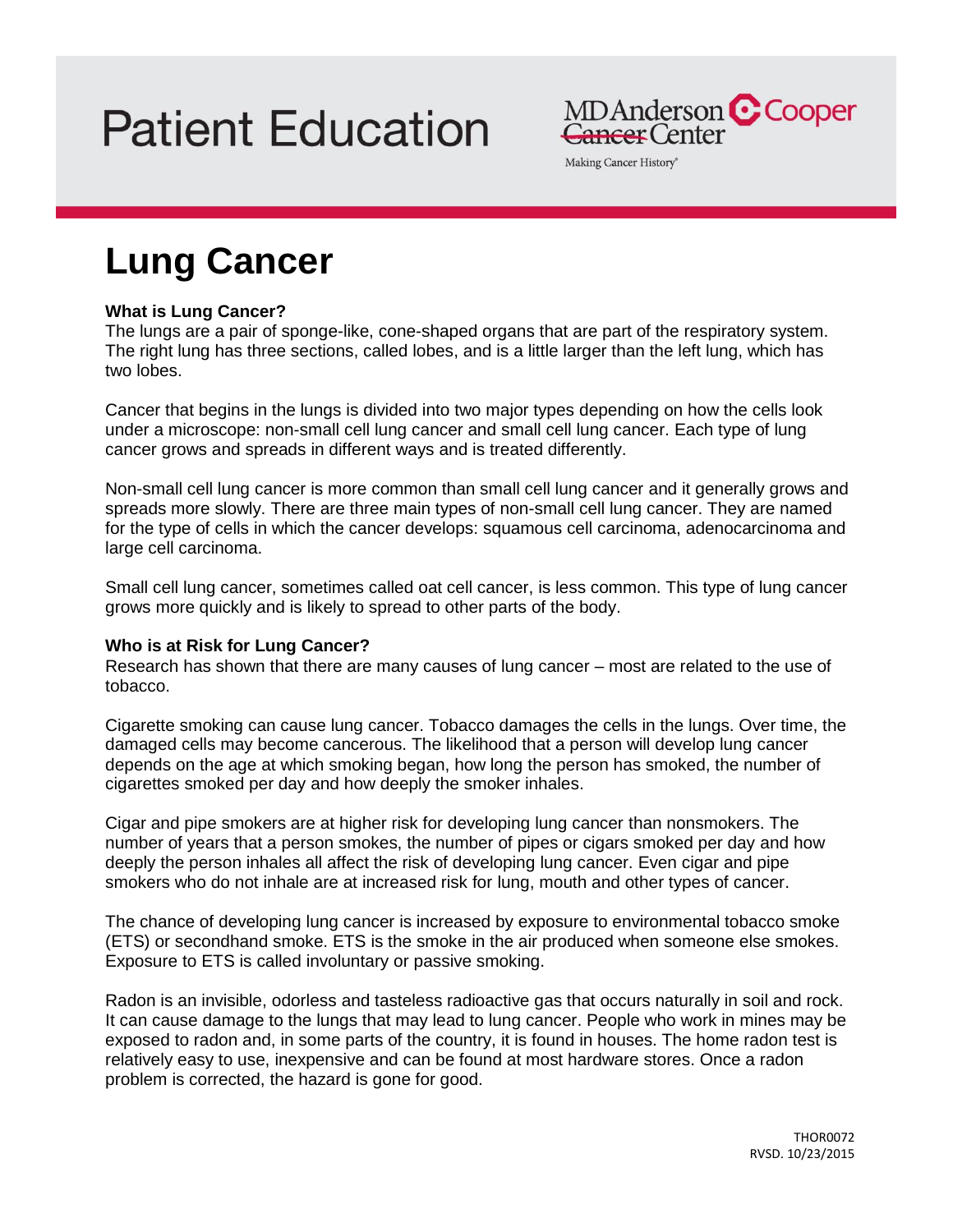Asbestos is the name of a group of minerals that occur naturally as fibers and are used in certain industries, such as shipbuilding, asbestos mining and manufacturing, insulation work and brake repair. Asbestos fibers tend to break easily into particles that can float in the air and stick to clothes. When the particles are inhaled, they can lodge in the lungs, damaging cells and increasing the risk for lung cancer. Workers who have been exposed to large amounts of asbestos have a risk of developing lung cancer that is three to four times greater than those who have not been exposed. Asbestos workers should use the protective equipment provided by their employers and follow recommended work practices and safety procedures.

Researchers have found a link between lung cancer and exposure to certain air pollutants, such as by-products of diesel and other fossil fuels. However, this relationship has not been clearly defined.

Certain lung diseases, such as tuberculosis (TB), increase a person's chance of developing lung cancer. Lung cancer tends to develop in areas of the lung that are scarred from TB.

A person who has had lung cancer once is more likely to develop it again compared to a person who has never had the disease. Quitting smoking may prevent the development of a second lung cancer.

Researchers continue to study the causes of lung cancer and how to prevent it. We already know the best way to prevent lung cancer is to quit (or never start) smoking. The sooner a person quits smoking the better. Even if you have been smoking for many years, it's never too late to benefit from quitting.

# **What are the Symptoms of Lung Cancer?**

Common signs and symptoms of lung cancer include:

- Coughing that doesn't go away and worsens over time.
- Constant chest pain.
- Coughing up blood.
- Shortness of breath, wheezing or hoarseness.
- Repeated problems with pneumonia or bronchitis.
- Swelling of the neck and face.
- Loss of appetite or weight loss.
- Fatigue.

These symptoms can also be caused by esophageal cancer or by other conditions. It is important to talk with your doctor if any of these symptoms occur.

#### **How is Lung Cancer Diagnosed?**

If any of the above symptoms do occur, your doctor will evaluate your medical history, smoking history, exposure to environmental and occupational hazards and family history of cancer. The doctor will also perform a physical exam and may order a chest X-ray, CT scan (computerized tomography) of the chest and other diagnostic tests.

To confirm the presence of lung cancer, the doctor will perform a biopsy, which is the removal of a small sample of lung tissue for examination under a microscope. A number of procedures may be used to obtain this tissue such as a bronchoscope, needle aspiration, thoracentesis or thoracotomy.

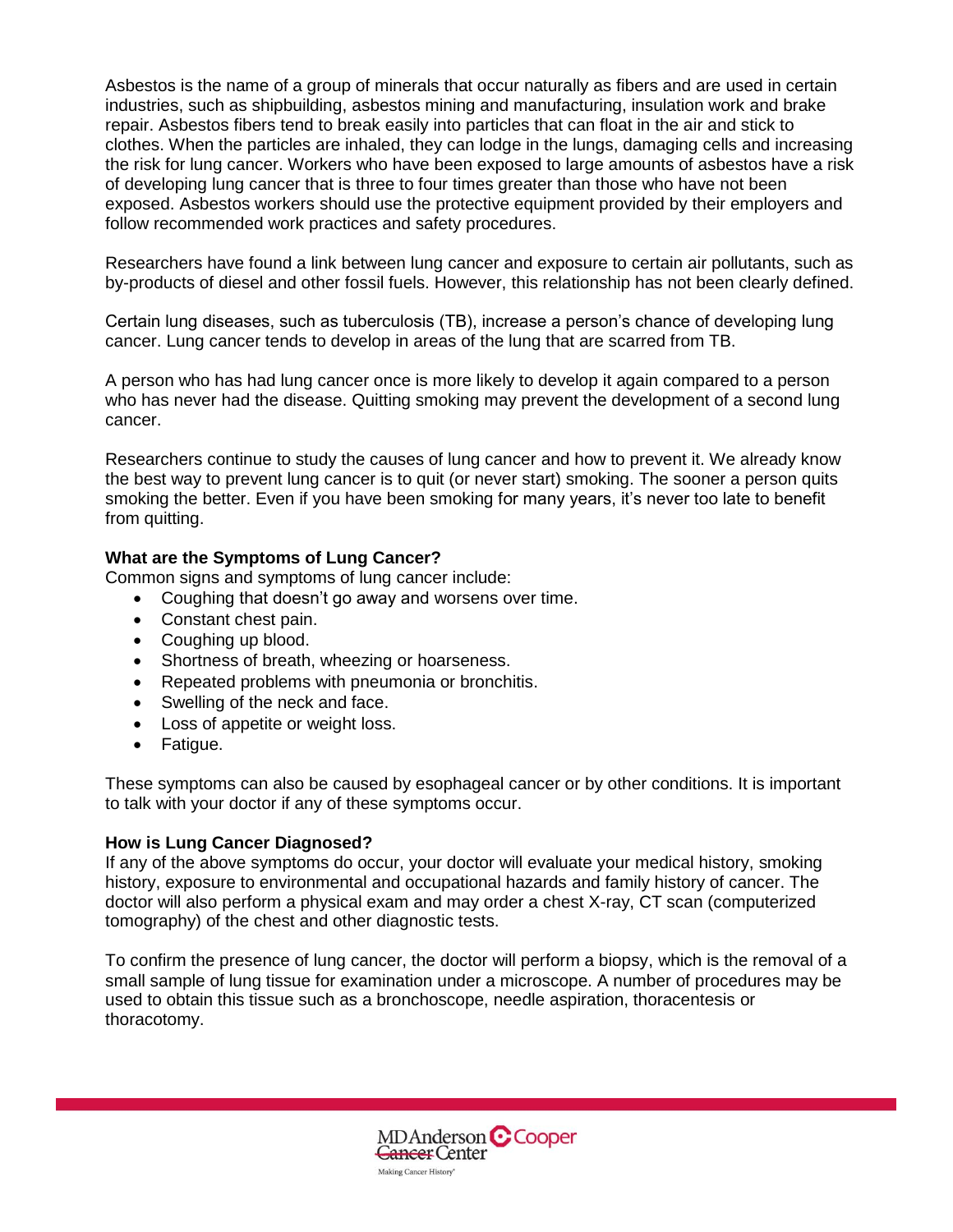#### **What is Staging?**

If the diagnosis is lung cancer, your doctor will need to know the stage or extent of the disease. Staging is a way to find how far the cancer has spread and to which parts of the body. Lung cancer often spreads to the brain and bones. Once your doctor knows what stage your cancer is, he or she can plan your treatment. Some tests used to determine if the cancer has spread include CT scan (computerized tomography), MRI (magnetic resonance imaging), PET scan (positron emission tomography), radionuclide scanning, bone scan and/or mediastinoscopy/mediastinotomy.

#### **How is Lung Cancer Treated?**

The treatment of lung cancer depends on a number of factors, including the type of lung cancer (non-small cell or small cell lung cancer), the size, location and extent of the tumor and the general health of the patient. Many different treatments alone or in combination may be used to control lung cancer and/or to improve quality of life by reducing symptoms. Treatments for lung cancer include surgery, radiation therapy, chemotherapy and photodynamic therapy.

Clinical trials are also a treatment option. Patients can learn more about clinical trials from the NCI publication *Taking Part in Clinical Trials: What Cancer Patients Need to Know*. They can also visit www.cancer.gov/clinicaltrials for more information. Ask your physician what clinical trials are available at MD Anderson Cancer Center at Cooper for your specific lung cancer.

# **How is Non–Small Cell Lung Cancer Treated?**

Patients with non-small cell lung cancer may be treated in several ways. The choice of treatment depends mainly on the size, location and extent of the tumor. Surgery is the most common way to treat this type of lung cancer. Radiation therapy and chemotherapy may also be used to slow the progress of the disease and to manage symptoms.

#### **How is Small Cell Lung Cancer Treated?**

Small cell lung cancer spreads quickly. In many cases, cancer cells have already spread to other parts of the body when the disease is diagnosed. In order to reach cancer cells throughout the body, doctors typically use chemotherapy. Treatment may also include radiation therapy aimed at the tumor in the lung or in other parts of the body, such as in the brain. Some patients have radiation therapy to the brain even though no cancer is found. This treatment, called prophylactic cranial irradiation (PCI), is given to prevent tumors from forming in the brain. Surgery is part of the treatment plan for a select few with small cell lung cancer.

# **What Side Effects Will I Have from My Treatment?**

The side effects of cancer treatment depend on the type of treatment and may be different for each person. Side effects are often temporary. Your doctor or nurse can explain the possible side effects of treatment and also suggest ways to help relieve the symptoms that may occur during and after treatment.

# **What Kind of Follow-Up Care Should I Expect?**

Follow-up care after treatment is important for making sure that any changes are found. If your cancer returns, spreads or a new cancer develops, it can be treated as soon as possible. Follow-up visits may include physical exams, radiology testing and lab tests. It is important that you tell your doctor or nurse about any health problems as soon as they occur.